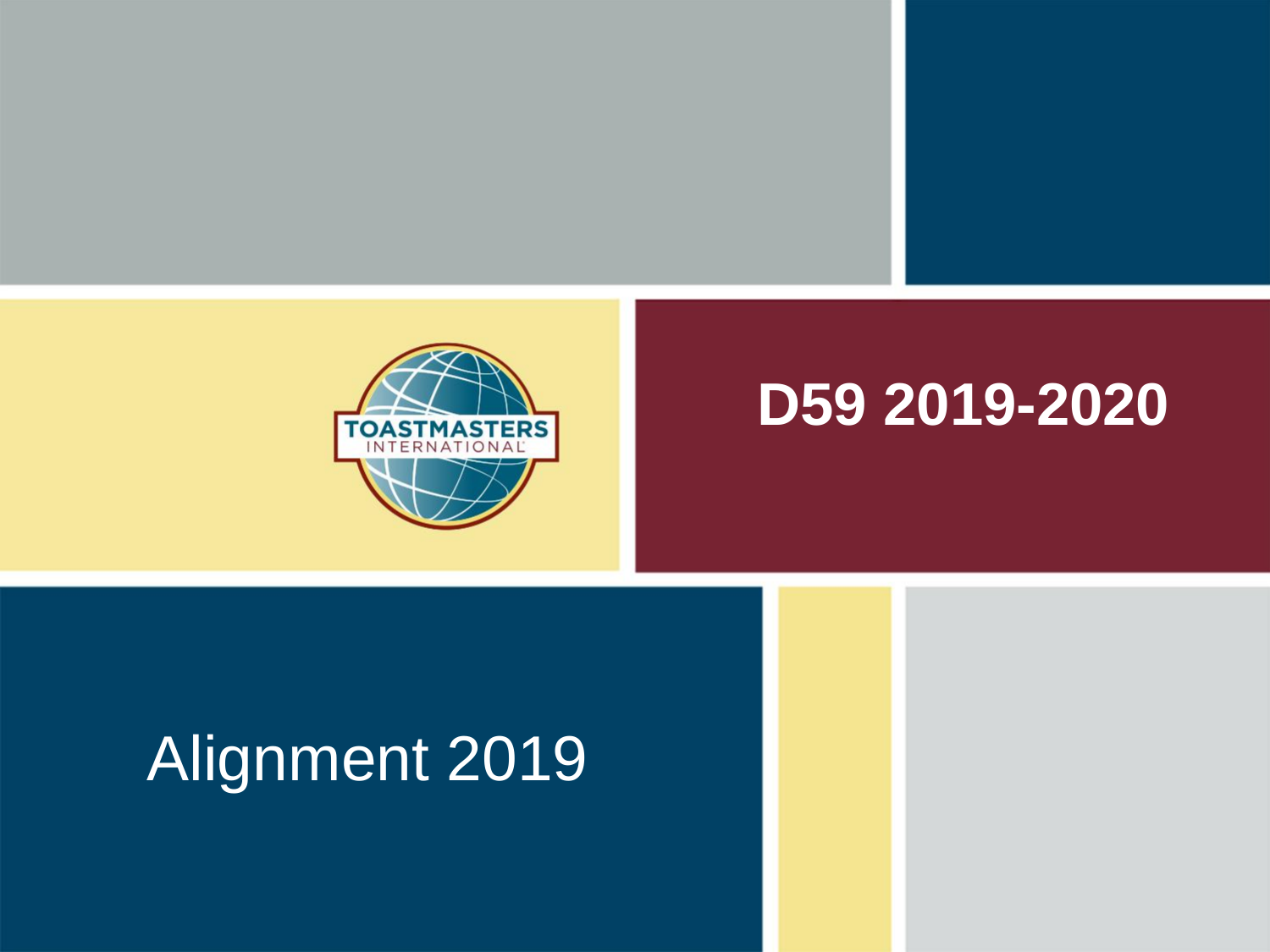

#### Division A

| As Is (2018 - 2019)                      | To be (2019 - 2020)                   |             |
|------------------------------------------|---------------------------------------|-------------|
|                                          | Area A1 (1 IN // 2 OUT)               |             |
| Club du Lac                              | Club du Lac                           |             |
| Eiffelturm                               | Eiffelturm                            |             |
| Expressions                              | Expressions                           |             |
| Club Avancé de Paris                     | Club Avancé de Paris                  |             |
| <b>Toastmasters Talan</b>                | To A6                                 |             |
| <b>Eloquence 45</b>                      | To A <sub>2</sub>                     |             |
|                                          | Agora 75                              |             |
|                                          | Area A2 (1 IN // 3 OUT)               |             |
| Verizon                                  | To A6                                 |             |
|                                          | Eloquence 45                          |             |
| Calliope                                 | Calliope                              |             |
| Agora 75                                 | To A1                                 |             |
| L'Étincelle                              | L'Étincelle                           |             |
| <b>Toastmasters Les Ailes</b>            | <b>Toastmasters Les Ailes</b>         |             |
| Toastmasters Paris Etoile                | <b>Toastmasters Paris Etoile</b>      |             |
| <b>Toastmasters Oracle France</b>        | To A6                                 |             |
|                                          | Area A3 (0 IN // 1 OUT)               |             |
| Forum des Rives de Seine                 | Forum des Rives de Seine              |             |
| Lutèce 75                                | Lutèce 75                             |             |
| Nantes Toastmasters Club                 | Nantes Toastmasters Club              |             |
| <b>Ericsson France</b>                   | To A6                                 |             |
| <b>Toastmasters Versailles</b>           | <b>Toastmasters Versailles</b>        |             |
|                                          | Area A4 (0 IN // 2 OUT)               |             |
| La Défense                               | La Défense                            |             |
| Paris Speech Masters                     | Paris Speech Masters                  |             |
| Toastmasters 75                          | Toastmasters 75                       |             |
| <b>Toastmasters Gemalto</b>              | To A6                                 |             |
| <b>Toastmasters of Paris</b>             | <b>Toastmasters of Paris</b>          |             |
| <b>Schlumberger Clamart Toastmasters</b> | To A6                                 |             |
|                                          | Area A5 (0 IN // 1 OUT)               |             |
| <b>Busy Professionals</b>                | <b>Busy Professionals</b>             |             |
| <b>OECD</b>                              | <b>OECD</b>                           |             |
| The Europeans                            | The Europeans                         |             |
| Toastmasters Val d'Europe MLV            | Toastmasters Val d'Europe MLV         |             |
| Speak Up Paris!                          | Speak Up Paris!                       |             |
| <b>INSEAD Staff Club</b>                 | To A6                                 |             |
|                                          | Area A6 (8 IN // 0 OUT)               |             |
|                                          | <b>Toastmasters Oracle France</b>     |             |
|                                          | <b>Ericsson France</b>                | New Area A6 |
|                                          | <b>Toastmasters Gemalto</b>           |             |
|                                          | <b>INSEAD Staff Club</b>              |             |
|                                          | Verizon (P)                           |             |
|                                          | Schlumberger Clamart Toastmasters (P) |             |
|                                          | <b>FM Global (P)</b>                  |             |
|                                          | Toastmasters Talan (P)                |             |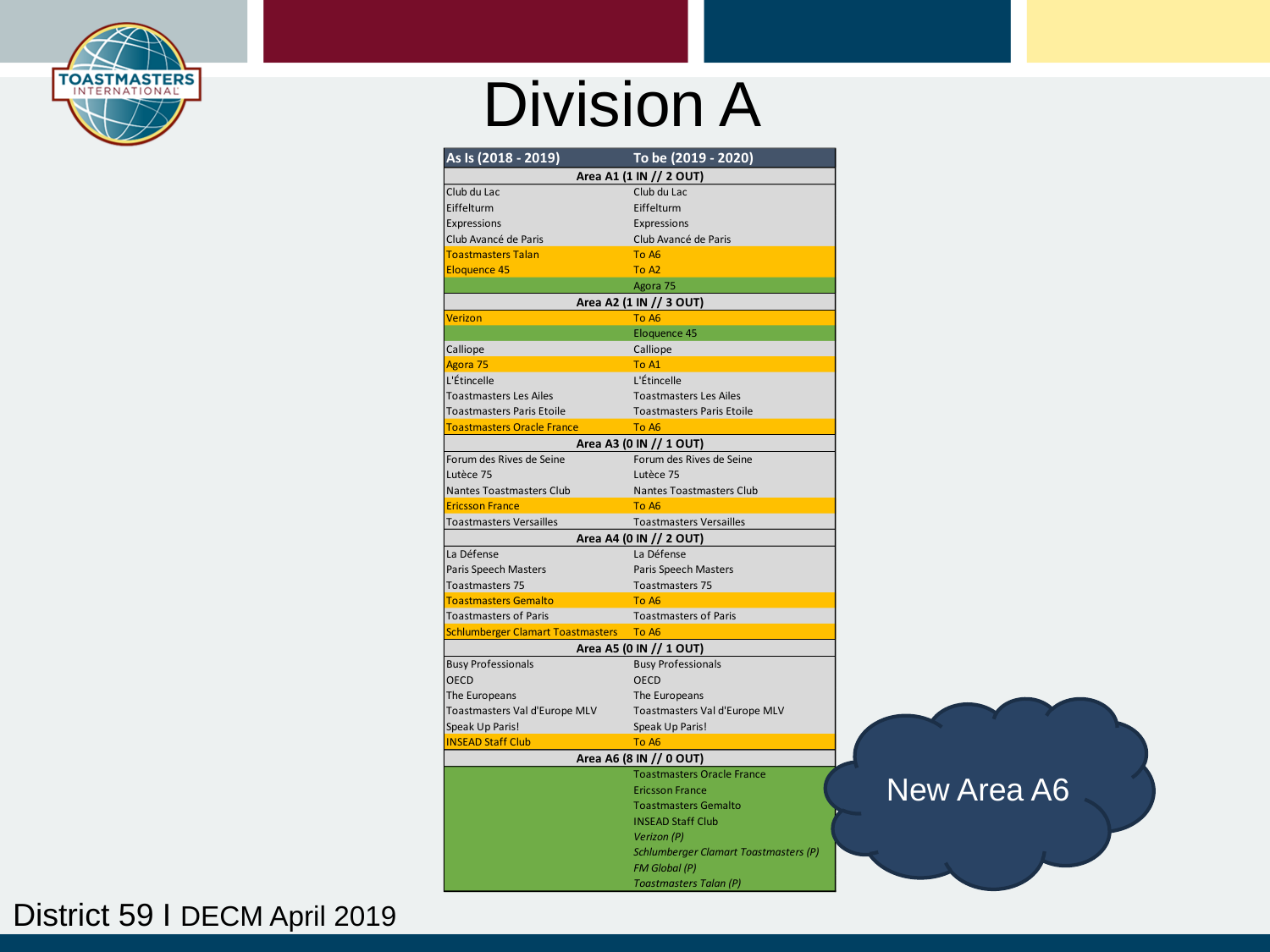

#### Division B

| As Is (2018 - 2019)                          | To be (2019 - 2020)                          |
|----------------------------------------------|----------------------------------------------|
|                                              | Area B1 (1 IN // 0 OUT)                      |
| <b>Artful Orators</b>                        | <b>Artful Orators</b>                        |
| <b>EY Toastmasters Belgium</b>               | <b>EY Toastmasters Belgium</b>               |
|                                              | Orange Belgium (P)                           |
| Shape International                          | Shape International                          |
| The Brussels Toastmasters Club               | The Brussels Toastmasters Club               |
| <b>UPS Toastmasters Club</b>                 | <b>UPS Toastmasters Club</b>                 |
|                                              | Area B2 (no changes - 0 IN // 0 OUT)         |
| <b>Berlaymont Toastmasters</b>               | <b>Berlaymont Toastmasters</b>               |
| Capaemini Belgium Toastmasters (P)           | Capgemini Belgium Toastmasters (P)           |
| Le Club des Orateurs                         | Le Club des Orateurs                         |
| Speakclear Euroclear Corporate TM            | Speakclear Euroclear Corporate TM            |
| <b>ToastMasterCard Club</b>                  | <b>ToastMasterCard Club</b>                  |
| <b>Toastmasters Lille</b>                    | <b>Toastmasters Lille</b>                    |
|                                              | Area B3 (no changes - 0 IN // 0 OUT)         |
| <b>Aperitivo Toastmasters</b>                | <b>Aperitivo Toastmasters</b>                |
| Armada Toastmasters                          | Armada Toastmasters                          |
| <b>Black Forest Toastmasters of Brussels</b> | <b>Black Forest Toastmasters of Brussels</b> |
| <b>Claddagh Toastmasters</b>                 | <b>Claddagh Toastmasters</b>                 |
| Dacia Toastmasters of Brussels               | Dacia Toastmasters of Brussels               |
|                                              | Area B4 (no changes - 0 IN // 0 OUT)         |
| <b>Toastmasters Antwerpen</b>                | <b>Toastmasters Antwerpen</b>                |
| <b>Toastmasters Fonske Leuven</b>            | Toastmasters Fonske Leuven                   |
| <b>Toastmasters Gent</b>                     | <b>Toastmasters Gent</b>                     |
| <b>Toastmasters Hasselt</b>                  | Toastmasters Hasselt                         |
|                                              | <b>Toastmasters Port of</b>                  |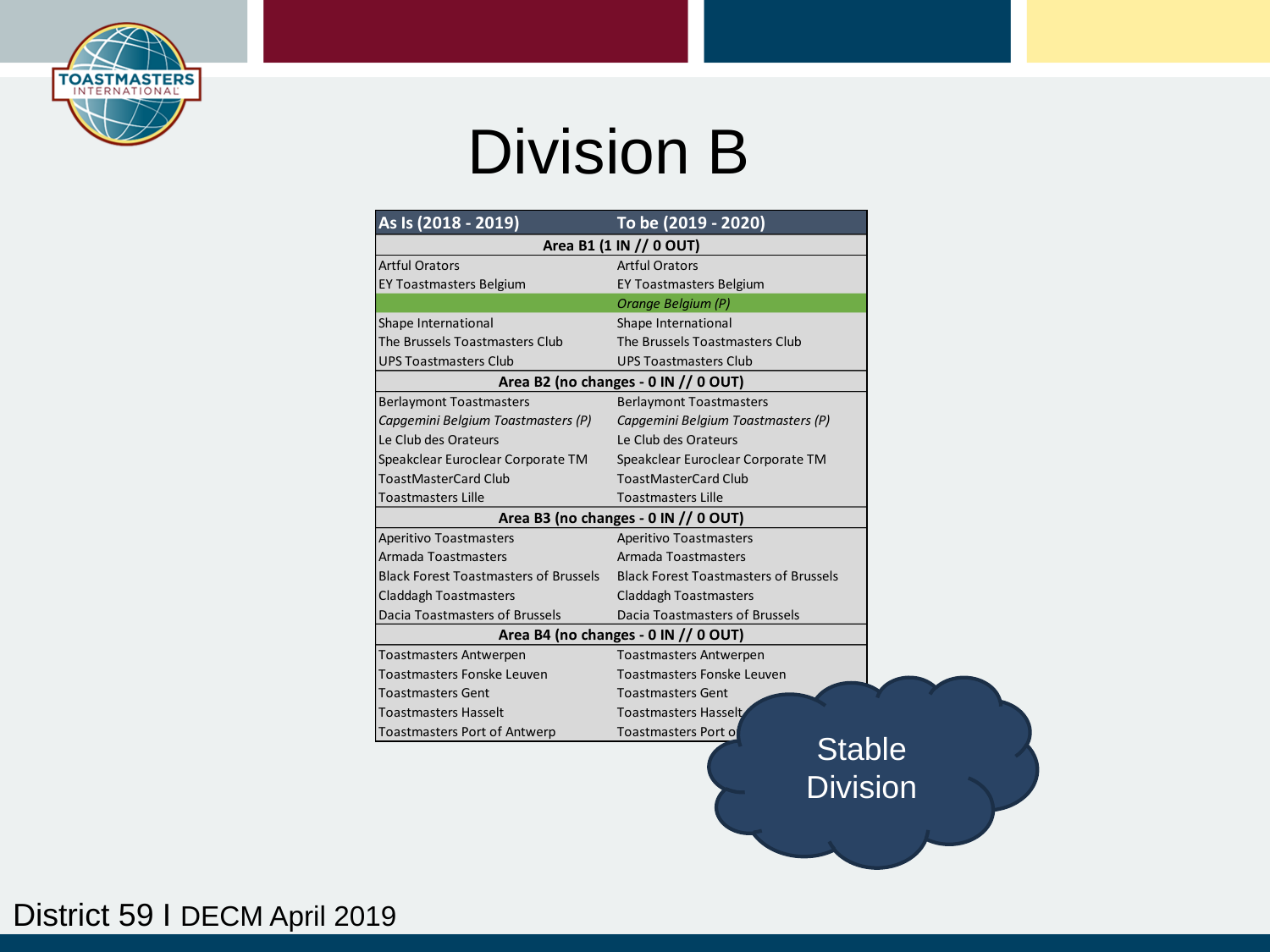

# Division C ➢ Division C & G

| As Is (2018 - 2019)                           | To be (2019 - 2020)                          |
|-----------------------------------------------|----------------------------------------------|
|                                               | Area C1 (3 IN // 3 OUT)                      |
| <b>Almere Toastmasters</b>                    | To C <sub>2</sub>                            |
| Amsterdam Advanced Toastmasters Club (P)      | Amsterdam Advanced Toastmasters Club (P)     |
| Amsterdam Toastmasters Club                   | Amsterdam Toastmasters Club                  |
|                                               | Amsterdam Early Bird Toastmasters Club       |
|                                               | <b>Toastmasters STCA</b>                     |
| <b>Fusion Toastmasters Amsterdam</b>          | To C <sub>3</sub>                            |
| <b>Taste and Toastmasters</b>                 | To C <sub>3</sub>                            |
|                                               | Zaanstad (P)                                 |
|                                               | Area C2 (4 IN // 5 OUT)                      |
|                                               | <b>Almere Toastmasters</b>                   |
|                                               | Amsterdamse Brugman Club                     |
|                                               | De Sprekers Club                             |
| <b>Epe Toastmasters</b>                       | To G <sub>2</sub>                            |
|                                               | <b>Het Sprekersgilde</b>                     |
| <b>NAM Toastmasters</b>                       | To G1                                        |
| <b>Stenden Toastmasters</b>                   | To G1                                        |
| <b>Toastmasters Groningen</b>                 | To G1                                        |
| <b>Toastmasters Zwolle</b>                    | To G1                                        |
|                                               | Area C3 (5 IN // 6 OUT)                      |
| <b>Amersfoort Toastmasters</b>                | To G3                                        |
|                                               | booking.com (P)                              |
| <b>Domstad Toastmasters</b>                   | To G3                                        |
|                                               | <b>Fluor Amsterdam Speakers Toastmasters</b> |
|                                               | <b>Fusion Toastmasters Amsterdam</b>         |
| <b>Gouden Raad Toastmasters</b>               | To G3                                        |
|                                               | <b>Taste and Toastmasters</b>                |
| <b>Toastmasters Morgenstond (P)</b>           | To G3                                        |
| U-Speak!                                      | To G4                                        |
| <b>Utrecht Toastmasters</b>                   | To G4                                        |
|                                               | Verizon (P)                                  |
|                                               | Area C4 (0 IN // 6 OUT) ** PHASED OUT **     |
| <b>Yokogawa NL</b>                            | To G4                                        |
| <b>Amsterdam Early Bird Toastmasters Club</b> | To C1                                        |
| <b>Amsterdamse Brugman Club</b>               | To C <sub>2</sub>                            |
| <b>De Sprekers Club</b>                       | To C <sub>2</sub>                            |
| <b>Fluor Amsterdam Speakers Toastmasters</b>  | To C <sub>3</sub>                            |
| <b>Het Sprekersgilde</b>                      | To C <sub>2</sub>                            |
|                                               | Area C5 (0 IN // 6 OUT) ** PHASED OUT **     |
| <b>Toastmasters STCA</b>                      | To C1                                        |
| <b>Apeldoorn Toastmasters</b>                 | To G <sub>2</sub>                            |
| <b>Deventer Toastmasters</b>                  | To G <sub>2</sub>                            |
| <b>NOA Toastmasters Club</b>                  | To G <sub>2</sub>                            |
| <b>Toastmasters Wageningen</b>                | To G4                                        |
| <b>Twente Toastmasters</b>                    | ToG2                                         |

| As Is (2018 - 2019) To be (2019 - 2020) |
|-----------------------------------------|
| Area G1 (4 IN // 0 OUT) ** NEW **       |
| <b>NAM</b>                              |
| Stenden                                 |
| Groningen                               |
| Zwolle                                  |
| Area G2 (5 IN // 0 OUT) ** NEW **       |
| Epe-Heerde                              |
| <b>NOA</b>                              |
| Deventer                                |
| Twente                                  |
| Apeldoorn                               |
| Area G3 (4 IN // 0 OUT) ** NEW **       |
| Wittenborgh (P)                         |
| Domstad                                 |
| <b>Gouden Raad</b>                      |
| Amersfoort                              |
| Morgenstond (P)                         |
| Area G4 (7 IN // 0 OUT) ** NEW **       |
| Kromhout (P)                            |
| Utrecht T.M.                            |
| U-Speak                                 |
| Wageningen                              |
| Sanofi (P)                              |
| Nijenrode (P)                           |
| Yokogawa (P)                            |
|                                         |
|                                         |
|                                         |
|                                         |
| Complete                                |
|                                         |
| Reshuffling                             |
|                                         |
|                                         |
|                                         |
|                                         |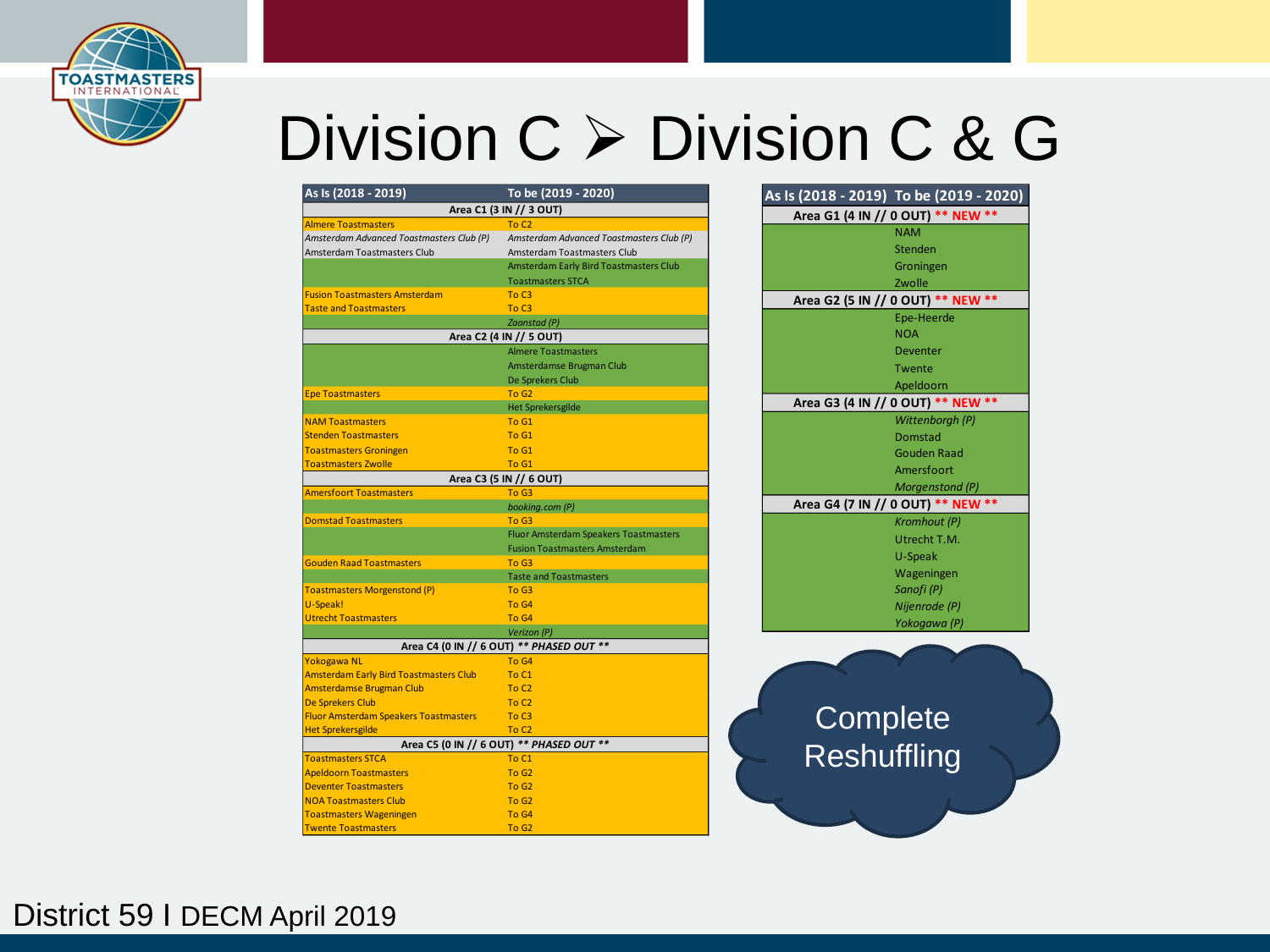

# Division D

| As Is (2018 - 2019)              | To be (2019 - 2020)              |        |
|----------------------------------|----------------------------------|--------|
|                                  | Area D1 (0 IN // 0 OUT)          |        |
| Green Heart Club, Luxembourg     | Green Heart Club, Luxembourg     |        |
| Have Your Say                    | Have Your Say                    |        |
| State Street Luxembourg          | State Street Luxembourg          |        |
| To be Discussed (Luxembourg)     | To be Discussed (Luxembourg)     |        |
|                                  | Area D2 (0 IN // 0 OUT)          |        |
| <b>Club des Orateurs Messins</b> | Club des Orateurs Messins        |        |
| Les Orateurs de Thionville       | Les Orateurs de Thionville       |        |
| Les Orateurs Du Jeudi Club       | Les Orateurs Du Jeudi Club       |        |
|                                  | Area D3 (0 IN // 0 OUT)          |        |
| <b>Amazing Speakers</b>          | <b>Amazing Speakers</b>          |        |
| <b>Bossuet Gaveliers Club</b>    | <b>Bossuet Gaveliers Club</b>    |        |
| Casemates Club                   | Casemates Club                   |        |
| <b>EIB Toastmasters</b>          | <b>EIB Toastmasters</b>          |        |
| Pitchcraft for Entrepreneurs (P) | Pitchcraft for Entrepreneurs (P) |        |
|                                  |                                  |        |
|                                  |                                  | Stable |

Division

District 59 I DECM May 2018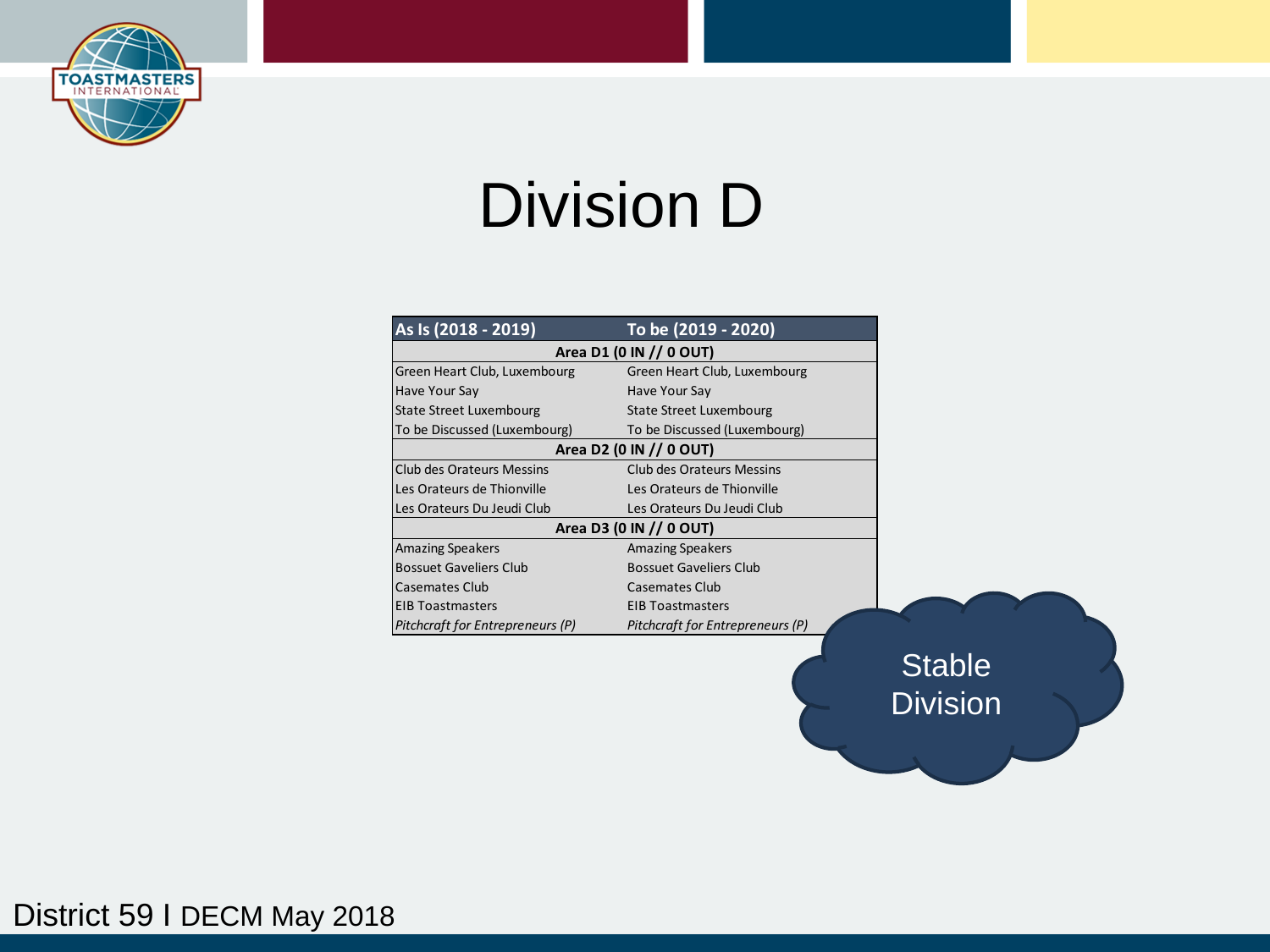

#### Division E

| As Is (2018 - 2019)               | To be (2019 - 2020)               |  |
|-----------------------------------|-----------------------------------|--|
|                                   | Area E1 (0 IN // 2 OUT)           |  |
| eVision TM                        | eVision TM                        |  |
| <b>Fluor Consultants Speakers</b> | To E4                             |  |
| <b>Hague Toasmasters</b>          | <b>Hague Toasmasters</b>          |  |
| Leiden TM                         | Leiden TM                         |  |
| Tir Na Nog                        | <b>Tir Na Nog</b>                 |  |
| The Hague University TM           | to E2                             |  |
| TM of the Hague                   | TM of the Hague                   |  |
|                                   | Area E2 (1 IN // 4 OUT)           |  |
| <b>010 TMs</b>                    | To E3                             |  |
| Sprekershaven Rotterdam TM        | To E3                             |  |
| McDermott TM The Hague            | McDermott TM The Hague            |  |
| <b>Rotterdam TM</b>               | To E3                             |  |
| Shell TM Rijswijk                 | Shell TM Rijswijk                 |  |
| Shell TM The Hague                | Shell TM The Hague                |  |
|                                   | The Hague University TM           |  |
| <b>Unilever Toasties</b>          | To E3                             |  |
|                                   | Area E3 (4 IN // 7 OUT)           |  |
|                                   | 010 TMs                           |  |
| <b>Brabant Toasters</b>           | To E4                             |  |
| <b>Here Netherlands TM</b>        | To E5                             |  |
| <b>Lighttown Speakers</b>         | To E5                             |  |
| <b>Office Depot Venlo TM</b>      | To E5                             |  |
|                                   | Sprekershaven Rotterdam TM        |  |
|                                   | <b>Rotterdam TM</b>               |  |
| <b>TM Eindhoven</b>               | To E5                             |  |
| <b>TM Maastricht</b>              | To E5                             |  |
| <b>TM Tilburg</b>                 | To E4                             |  |
|                                   | <b>Unilever Toasties</b>          |  |
|                                   | Area E4 (4 IN // 0 OUT) ** NEW ** |  |
|                                   | <b>Brabant Toasters</b>           |  |
|                                   | <b>Fluor Consultants Speakers</b> |  |
|                                   | <b>TM Tilburg</b>                 |  |
| ** From B4 **                     | <b>Zeeland Toasters Dow</b>       |  |
|                                   | Area E5 (5 IN // 0 OUT) ** NEW ** |  |
|                                   | <b>Here Netherlands TM</b>        |  |
|                                   | <b>Lighttown Speakers</b>         |  |
|                                   | <b>Office Depot Venlo TM</b>      |  |
|                                   | <b>TM Eindhoven</b>               |  |
|                                   | <b>TM Maastricht</b>              |  |

Reorganization: - 3 to 5 areas - Zeeland NL Integration?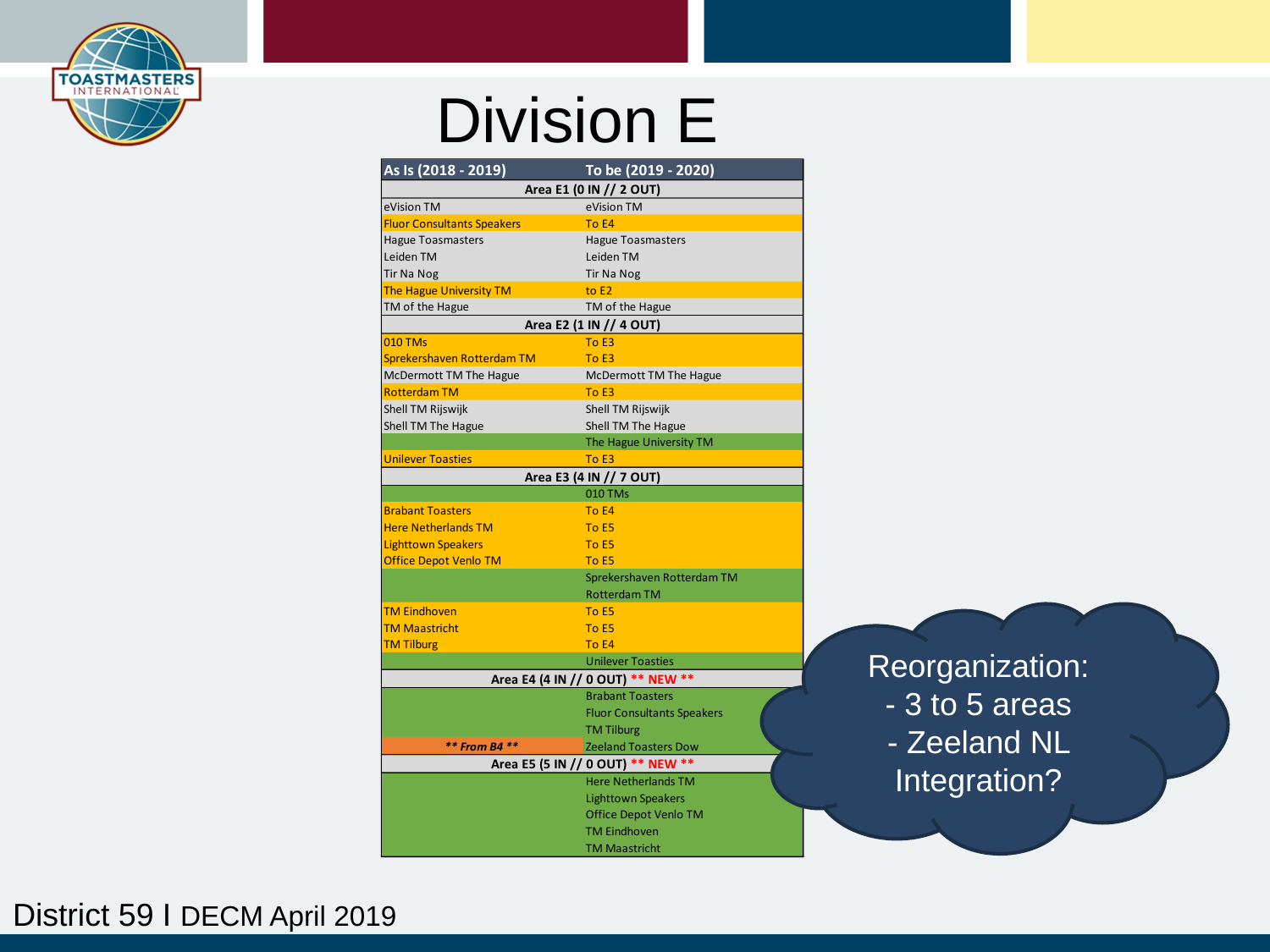

## Division F

| <b>Toulouse Toastmasters Communication</b><br><b>Toulouse Speakers</b><br>Airbus Speakers Toulouse<br>Toulouse France Pros Club (F) | Area F1 (0 IN // 0 OUT)<br><b>Toulouse Toastmasters Communication</b><br><b>Toulouse Speakers</b><br>Airbus Speakers Toulouse |               |
|-------------------------------------------------------------------------------------------------------------------------------------|-------------------------------------------------------------------------------------------------------------------------------|---------------|
|                                                                                                                                     |                                                                                                                               |               |
|                                                                                                                                     |                                                                                                                               |               |
|                                                                                                                                     |                                                                                                                               |               |
|                                                                                                                                     |                                                                                                                               |               |
|                                                                                                                                     | Toulouse France Pros Club (P)                                                                                                 |               |
|                                                                                                                                     | Area F2 (1 IN // 0 OUT)                                                                                                       |               |
| <b>Toastmasters Grand Lyon</b>                                                                                                      | <b>Toastmasters Grand Lyon</b>                                                                                                |               |
| Lyon Toastmasters Unlimited                                                                                                         | Lyon Toastmasters Unlimited                                                                                                   |               |
| Lyon English Toastmasters                                                                                                           | Lyon English Toastmasters                                                                                                     |               |
| <b>Toastmasters Club Grenoble</b>                                                                                                   | <b>Toastmasters Club Grenoble</b>                                                                                             |               |
| Speech Volcanique (Clermond-Ferrand club)                                                                                           | Speech Volcanique (Clermond-Ferrand club)                                                                                     |               |
|                                                                                                                                     | ** Prospective Club **                                                                                                        |               |
|                                                                                                                                     | Area F3 (0 IN // 0 OUT)                                                                                                       |               |
|                                                                                                                                     | Toastmasters Aix-en-Provence - Le Cours Des N Toastmasters Aix-en-Provence - Le Cours Des Mots                                |               |
| Les Mots Passants                                                                                                                   | Les Mots Passants                                                                                                             |               |
| <b>Toastmasters Marseille</b>                                                                                                       | <b>Toastmasters Marseille</b>                                                                                                 |               |
| <b>Toastmasters Toulon</b>                                                                                                          | <b>Toastmasters Toulon</b>                                                                                                    |               |
|                                                                                                                                     | Area F4 (0 IN // 0 OUT)                                                                                                       |               |
| Toastmasters Côte D'Azur                                                                                                            | Toastmasters Côte D'Azur                                                                                                      |               |
| <b>Toastmasters NICE</b>                                                                                                            | <b>Toastmasters NICE</b>                                                                                                      |               |
| <b>Toastmasters Sophia Antipolis</b>                                                                                                | Toastmasters Sophia Antipolis                                                                                                 |               |
| Marseille France Pros Club                                                                                                          | Marseille France Pros Club (P)                                                                                                | <b>Stable</b> |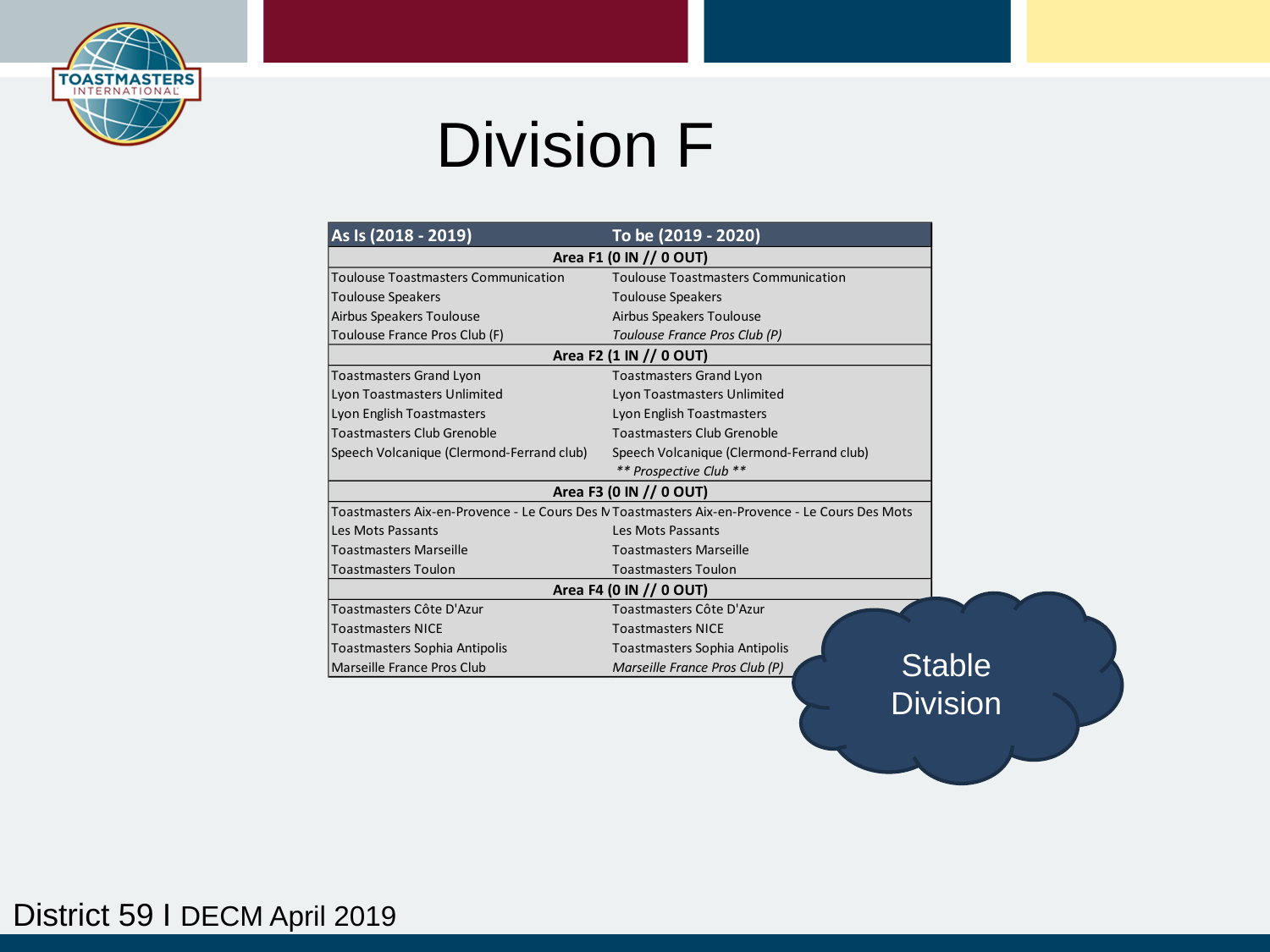

# **THANK YOU to all Division Directors**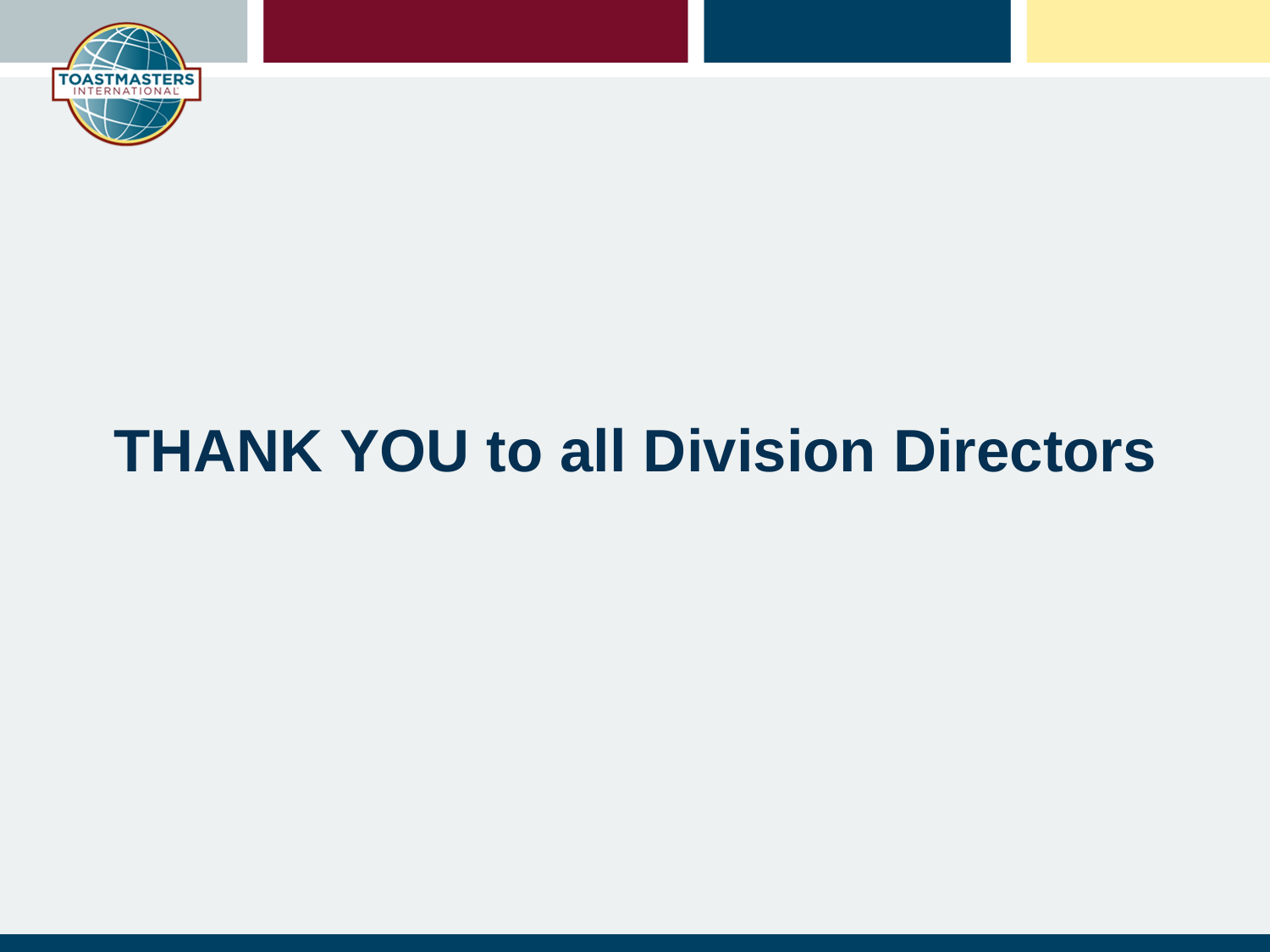

#### **Also Thanks to my special friend Anne-Sophie EC2, who is an Excel and PowerPoint champ! (I couldn't have done this without her**  $\circledcirc$